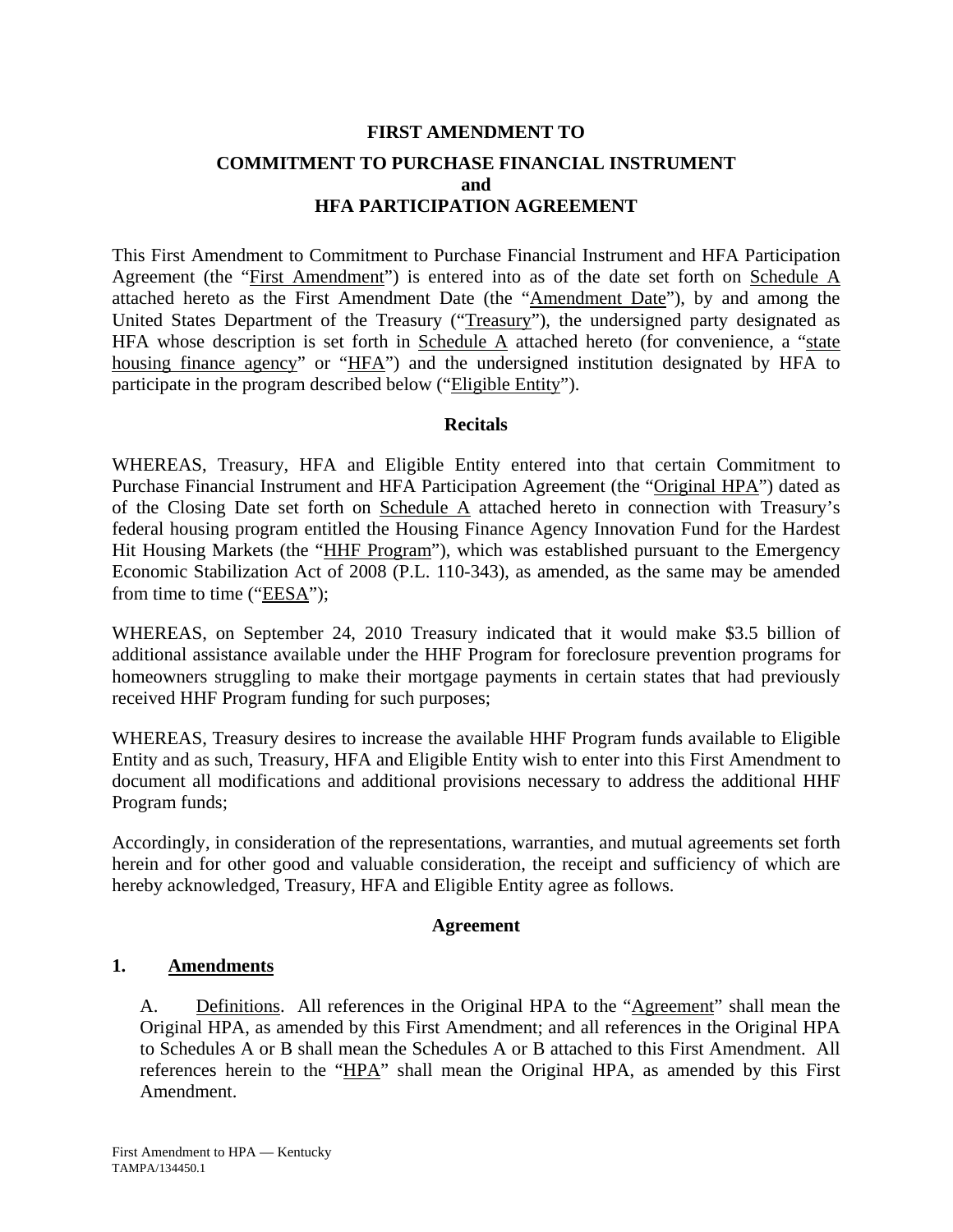B. Schedule A. Schedule A attached to the Original HPA is hereby deleted in its entirety and replaced with Schedule A attached to this First Amendment.

C. Schedule B. Schedule B attached to the Original HPA is hereby deleted in its entirety and replaced with Schedule B attached to this First Amendment.

### **2. Representations, Warranties and Covenants**

A. HFA and Eligible Entity. HFA and Eligible Entity, each for itself, make the following representations, warranties and covenants to Treasury and the truth and accuracy of such representations and warranties and compliance with and performance of such covenants are continuing obligations of HFA and Eligible Entity, each as to itself. In the event that any of the representations or warranties made herein cease to be true and correct or HFA or Eligible Entity breaches any of its covenants made herein, HFA or Eligible Entity, as the case may be, agrees to notify Treasury immediately and the same shall constitute an Event of Default under the HPA.

(1) HFA and Eligible Entity each hereby certifies, represents and warrants as of the date hereof that each of the representations and warranties of HFA or Eligible Entity, as applicable, contained in the HPA are true, correct, accurate and complete in all material respects as of the date hereof. All covenants of HFA or Eligible Entity, as applicable, contained in the HPA shall remain in full force and effect and neither HFA, nor Eligible Entity is in breach of any such covenant.

(2) Eligible Entity has the full corporate power and authority to enter into, execute, and deliver this First Amendment and any other closing documentation delivered to Treasury in connection with this First Amendment, and to perform its obligations hereunder and thereunder.

(3) HFA has the full legal power and authority to enter into, execute, and deliver this First Amendment and any other closing documentation delivered to Treasury in connection with this First Amendment, and to perform its obligations hereunder and thereunder.

## **3. Administrative Expenses**

Notwithstanding anything to the contrary contained in the Original HPA as amended by this First Amendment, HFA and Eligible Entity may from time to time submit adjusted budgets to Treasury requesting approval to re-allocate HHF Funds to pay actual program expenses as set forth on a proposed Schedule C. In the event that Treasury shall approve an adjusted budget, in Treasury's sole discretion, the parties shall enter into an amendment to the HPA to modify Schedules A, B and C as necessary.

#### **4. Miscellaneous**

A. The recitals set forth at the beginning of this First Amendment are true and accurate and are incorporated herein by this reference.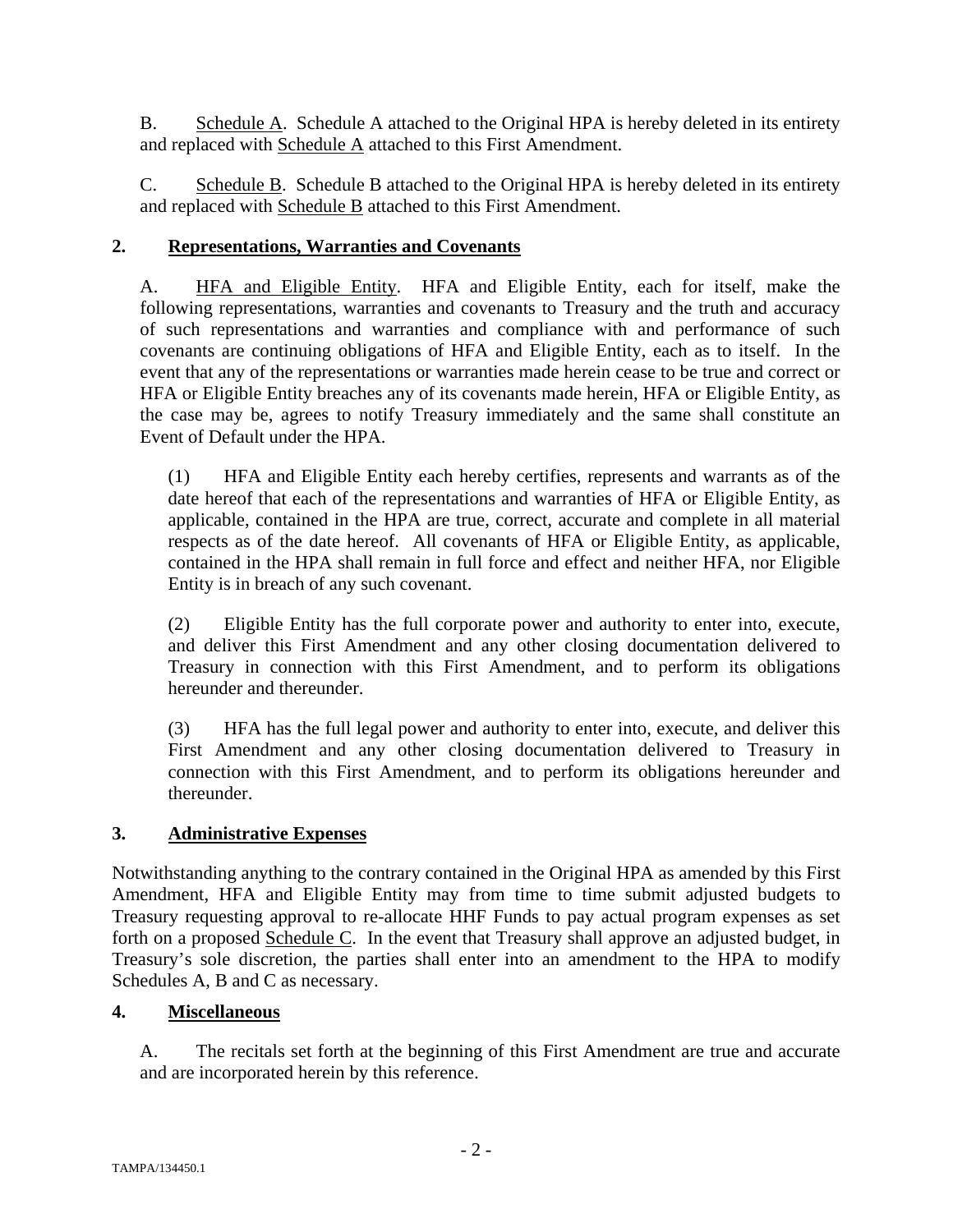B. Capitalized terms used but not defined herein shall have the meanings ascribed to them in the HPA.

C. Any provision of the HPA that is determined to be prohibited or unenforceable in any jurisdiction shall, as to such jurisdiction, be ineffective to the extent of such prohibition or unenforceability without invalidating the remaining provisions of the HPA, and no such prohibition or unenforceability in any jurisdiction shall invalidate such provision in any other jurisdiction.

D. This First Amendment may be executed in two or more counterparts (and by different parties on separate counterparts), each of which shall be deemed an original, but all of which together shall constitute one and the same instrument. Facsimile or electronic copies of this First Amendment shall be treated as originals for all purposes.

#### [SIGNATURE PAGE FOLLOWS; REMAINDER OF PAGE INTENTIONALLY LEFT BLANK]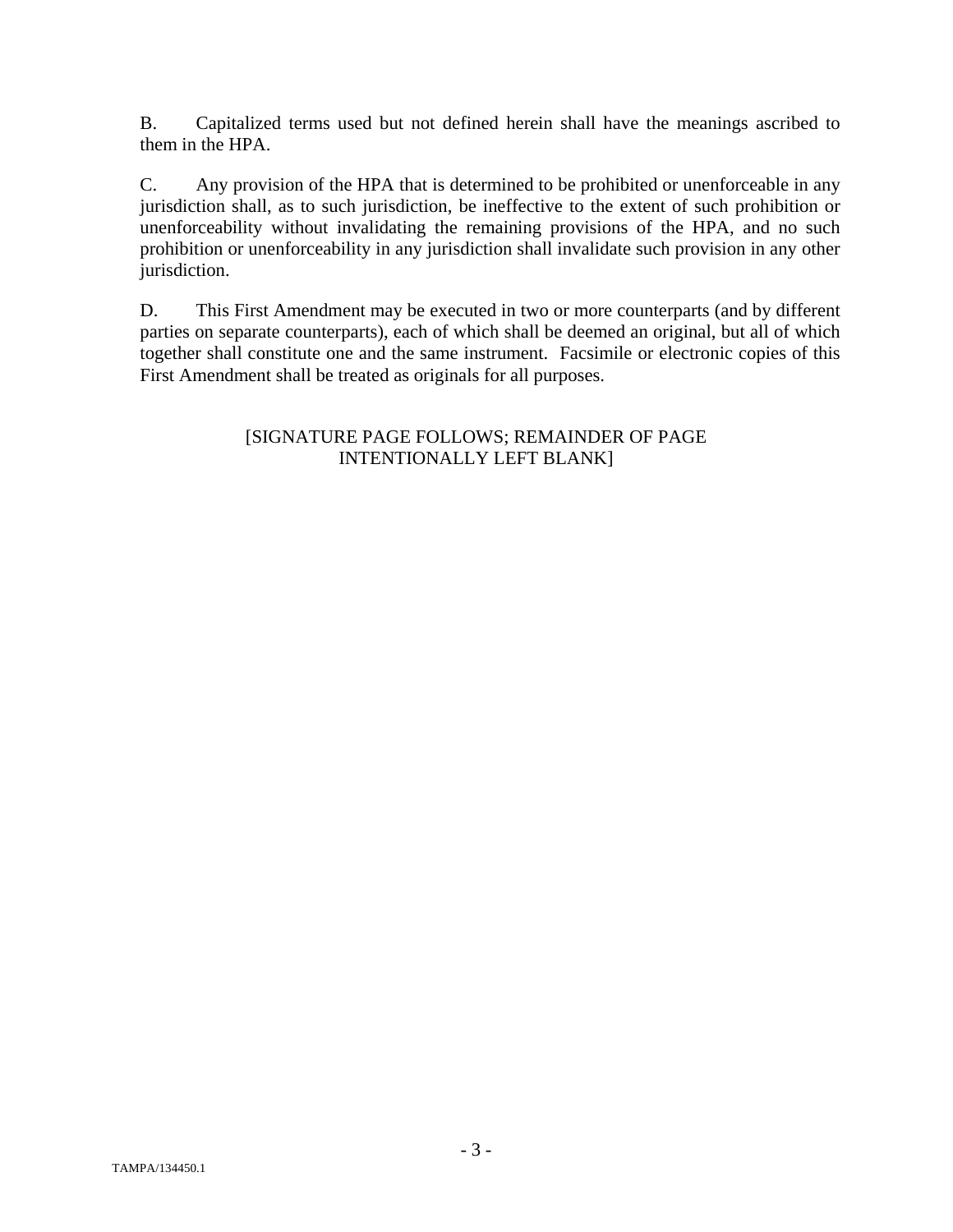In Witness Whereof, HFA, Eligible Entity and Treasury by their duly authorized officials hereby execute and deliver this First Amendment to Commitment to Purchase Financial Instrument and HFA Participation Agreement as of the Amendment Date.

HFA:

#### **TREASURY:**

KENTUCKY HOUSING CORPORATION

UNITED STATES DEPARTMENT OF THE **TREASURY** 

By:

Name: Title:

By:

Name: Herbert M. Allison, Jr.

Title: Assistant Secretary for **Financial Stability** 

#### **ELIGIBLE ENTITY:**

KENTUCKY HOUSING CORPORATION

By:

Name: Title: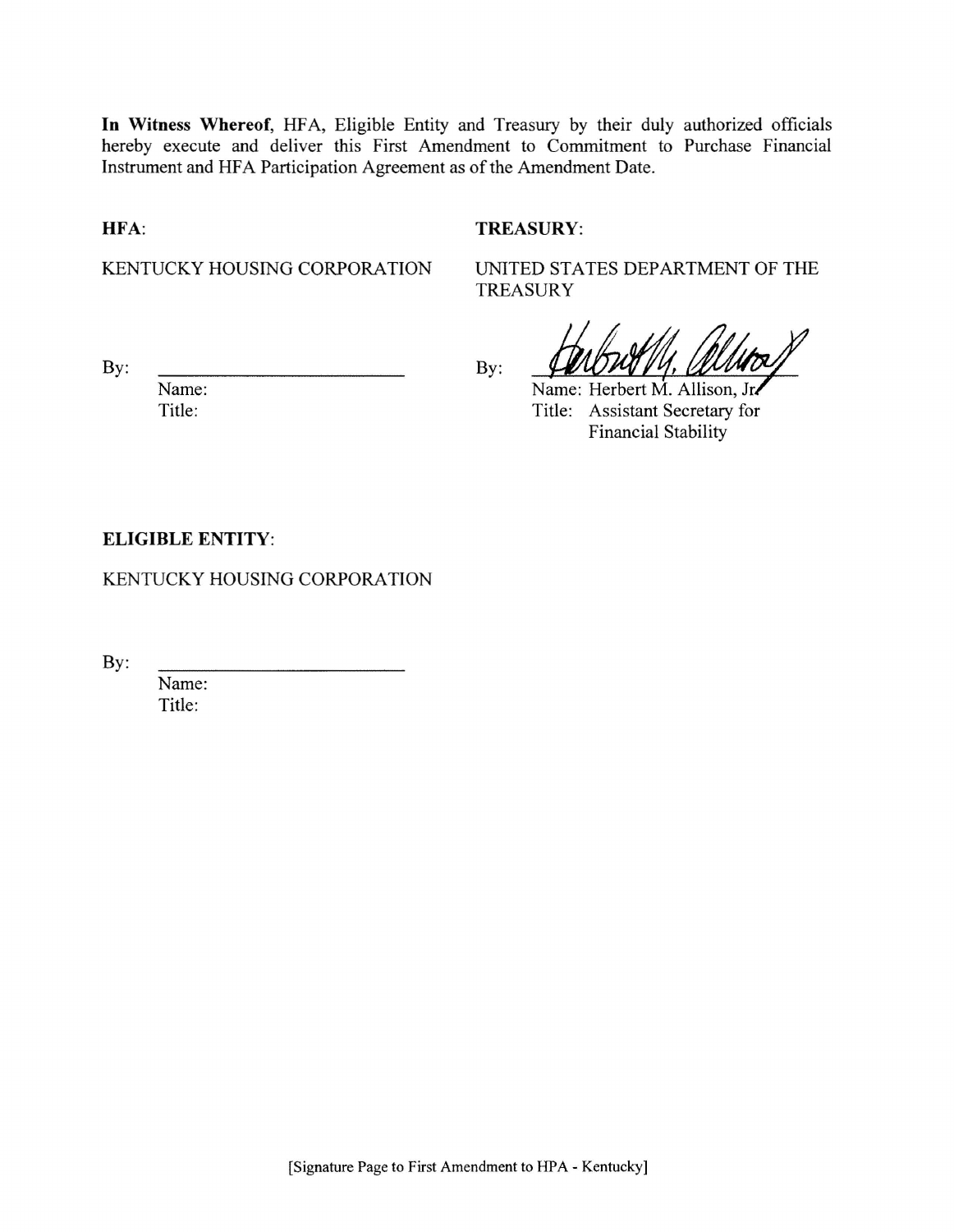**In Witness Whereof**, HFA, Eligible Entity and Treasury by their duly authorized officials hereby execute and deliver this First Amendment to Commitment to Purchase Financial Instrument and HFA Participation Agreement as of the Amendment Date.

#### **HFA**: **TREASURY**:

KENTUCKY HOUSING CORPORATION UNITED STATES DEPARTMENT OF THE **TREASURY** 

By:  $/s/Richard L. McQuady$  By: Name: Richard L. McQuady Name: Herbert M. Allison, Jr. Title: Chief Executive Officer Title: Assistant Secretary for

Financial Stability

#### **ELIGIBLE ENTITY**:

KENTUCKY HOUSING CORPORATION

By: /s/ Richard L. McQuady  $\overline{\phantom{a}}$ Name: Richard L. McQuady Title: Chief Executive Officer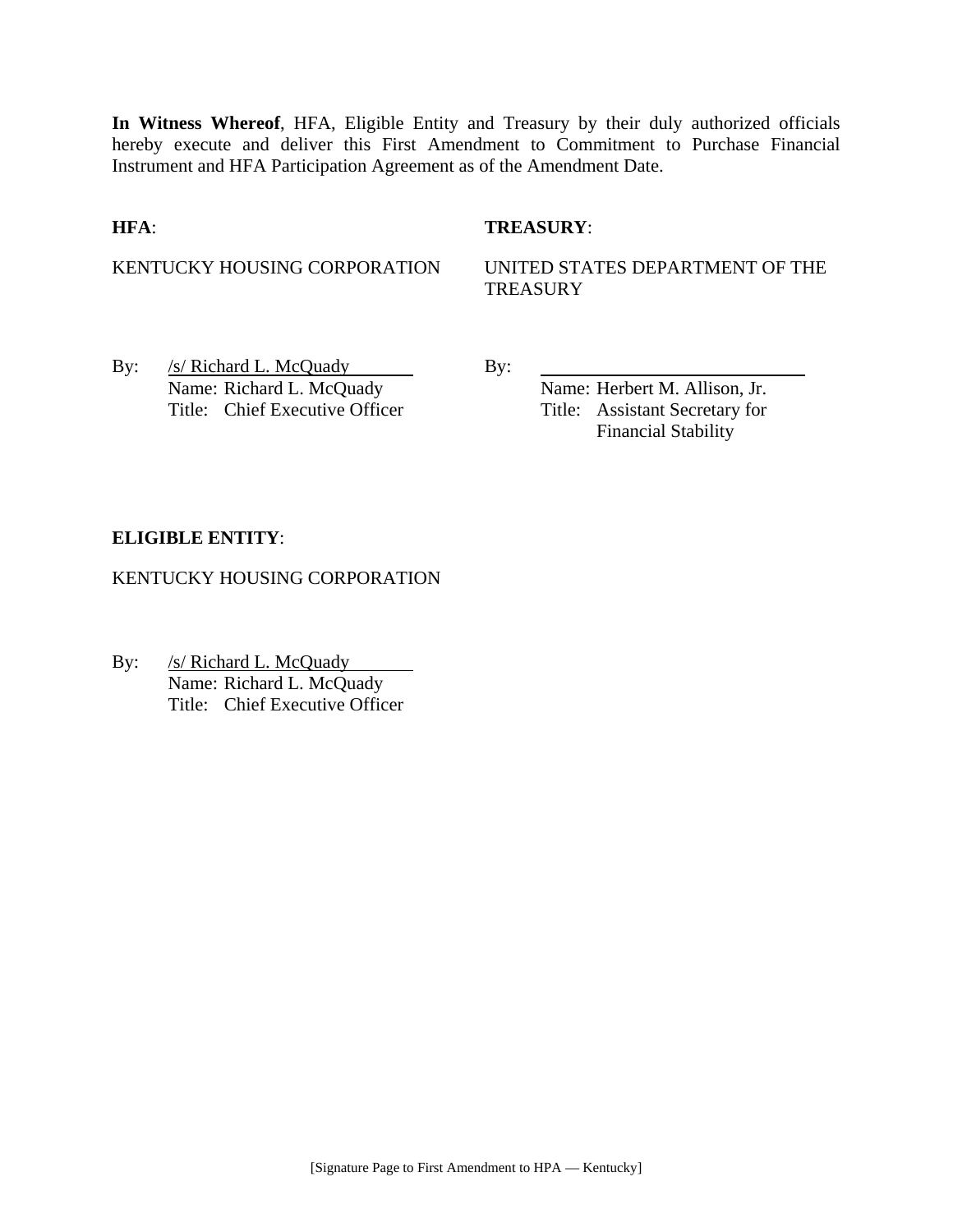# **EXHIBITS AND SCHEDULES**

Schedule A Basic Information

Schedule B Service Schedules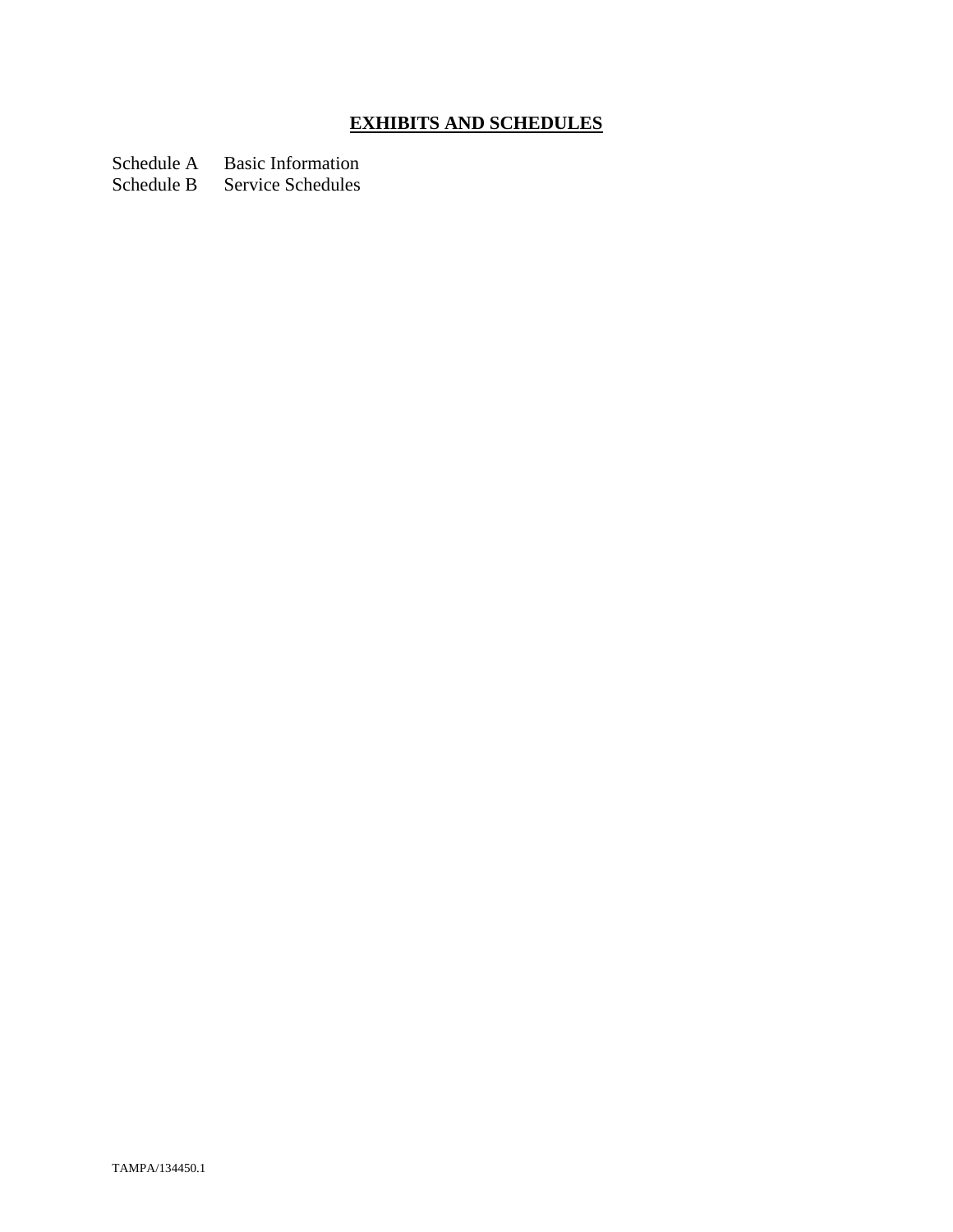#### **SCHEDULE A**

## **BASIC INFORMATION**

| Eligible Entity Information:            |                                                   |
|-----------------------------------------|---------------------------------------------------|
| Name of the Eligible Entity:            | Kentucky Housing Corporation <sup>1</sup>         |
| Corporate or other organizational form: | independent, <i>de jure</i> Municipal Corporation |
| Jurisdiction of organization:           | Kentucky                                          |
| Notice Information:                     |                                                   |

| <b>HFA</b> Information:                                                      |                                                    |
|------------------------------------------------------------------------------|----------------------------------------------------|
| Name of HFA:                                                                 | Kentucky Housing Corporation <sup>1</sup>          |
| Organizational form:                                                         | independent, <i>de jure</i> Municipal Corporation  |
| Date of Application:                                                         | September 1, 2010                                  |
| Notice Information:                                                          | Same as notice information for Eligible<br>Entity. |
| <b>Program Participation Cap:</b>                                            | \$148,901,875.00                                   |
| Portion of Program Participation Cap<br>Representing Unemployment HHF Funds: | \$55,588,050.00                                    |
| Permitted Expenses:                                                          | \$9,959,865.49                                     |
| <b>Closing Date:</b>                                                         | September 23, 2010                                 |
| <b>First Amendment Date:</b>                                                 | September 29, 2010                                 |

1

<sup>1</sup> References in the Agreement to the term "HFA" shall mean the Kentucky Housing Corporation ("KHC") in its capacity as HFA as such term is used in the Agreement; and references in the Agreement to the term "Eligible Entity" shall mean KHC, in its capacity as Eligible Entity as such term is used in the Agreement.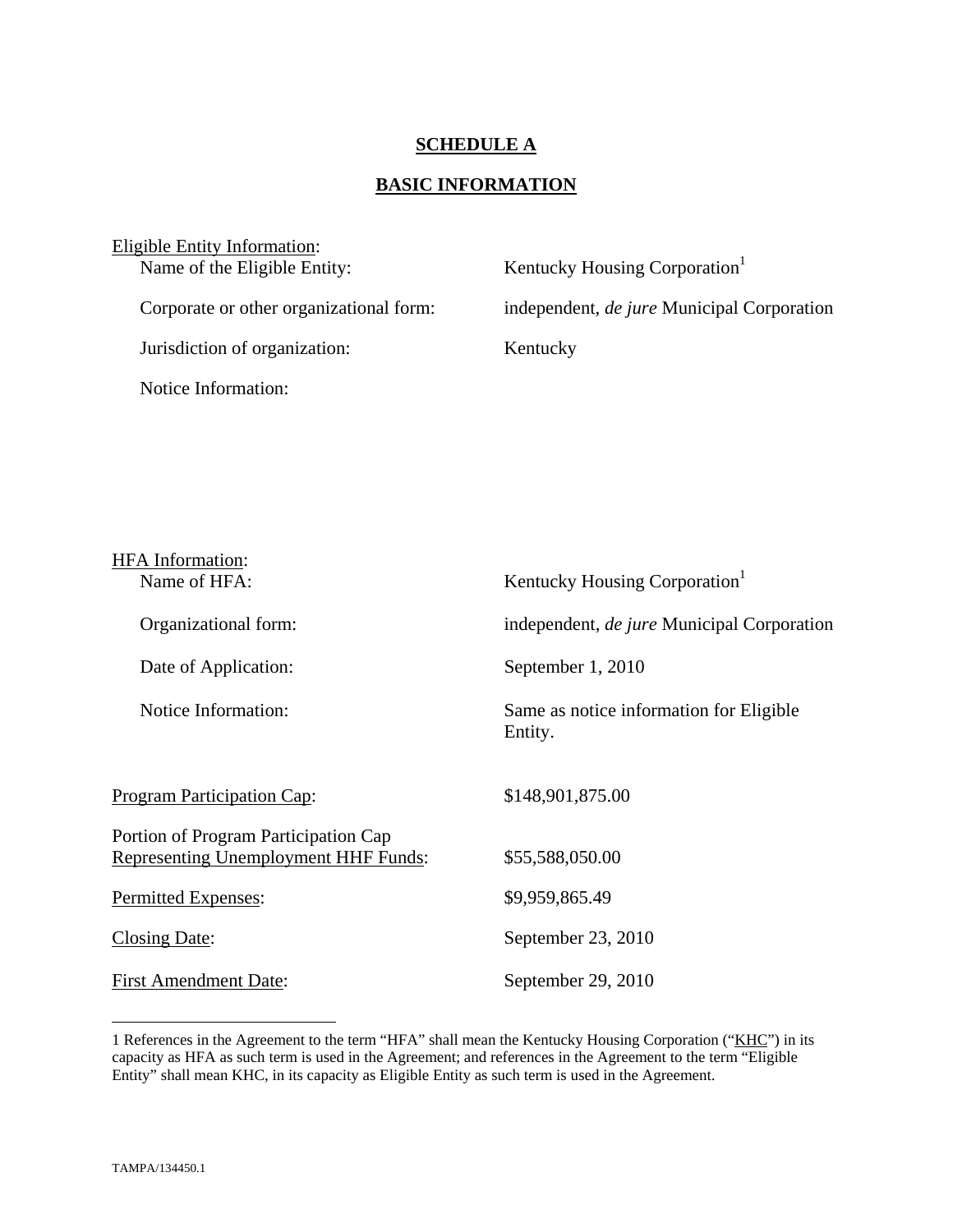Eligible Entity Depository Account Information: See account information set forth in the Depository Account Control Agreement between Treasury and Eligible Entity regarding the HHF Program.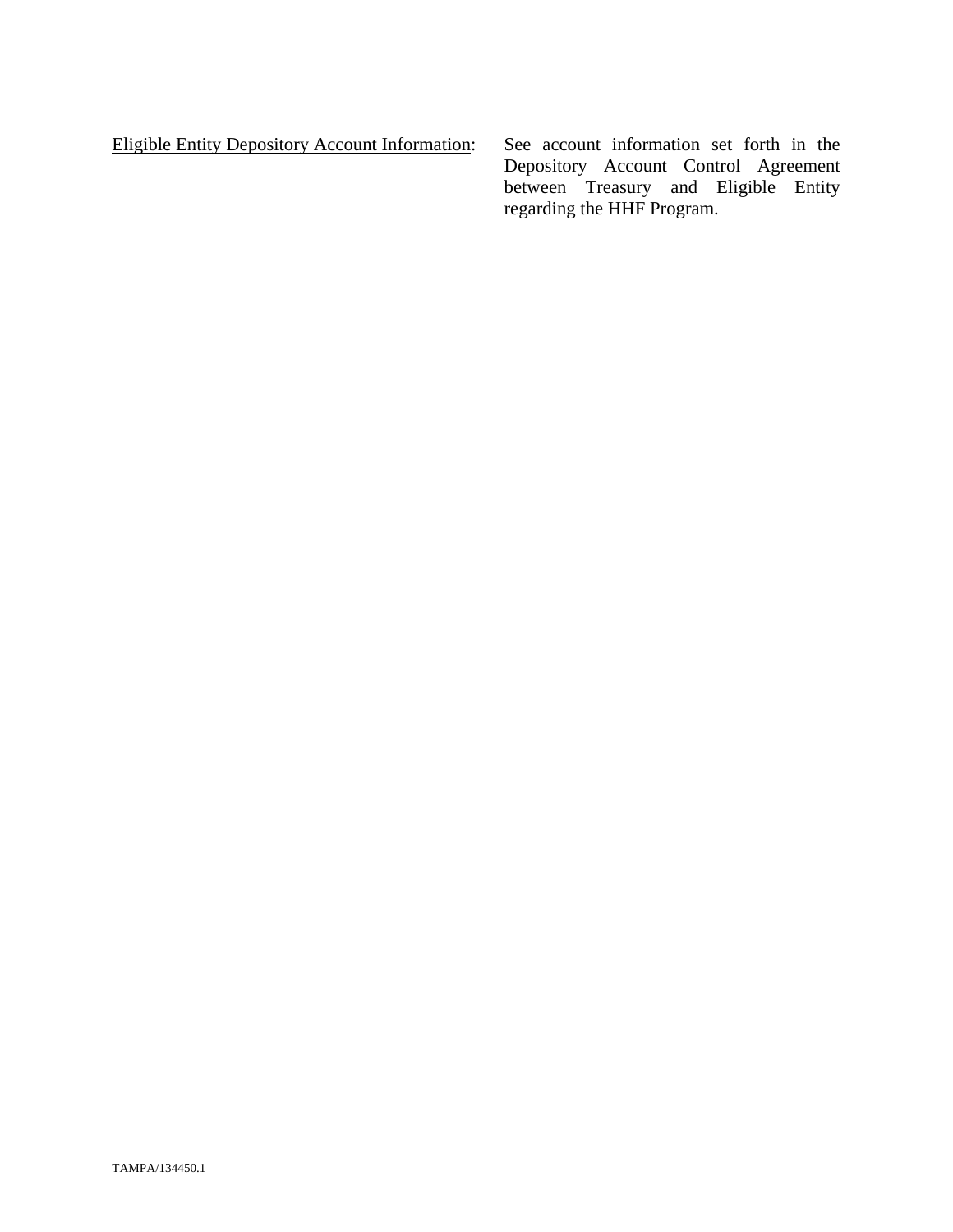#### **SCHEDULE B**

#### **SERVICE SCHEDULES**

The Service Schedules attached as Schedule B to the Original HPA are hereby deleted in their entirety and replaced with the attached Service Schedules (numbered sequentially as Service Schedule B-1, Service Schedule B-2, et. seq.), which collectively comprise Schedule B to the HPA.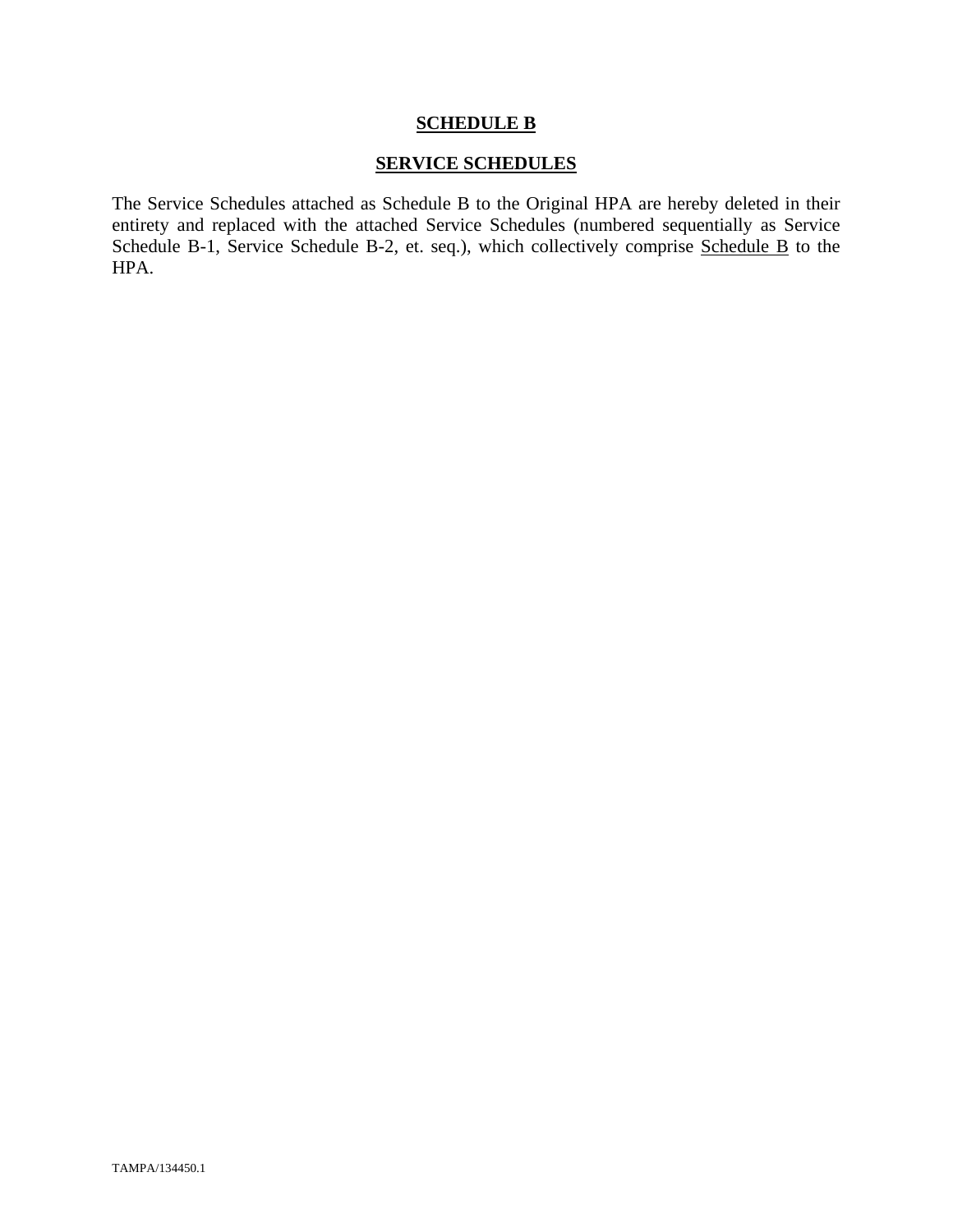## **SERVICE SCHEDULE B-1**

## **KENTUCKY HOUSING CORPORATION**

## **KENTUCKY UNEMPLOYMENT BRIDGE PROGRAM**

# **Summary Guidelines**

| 1.<br><b>Program Overview</b>                                                      | The Kentucky Housing Corporation's (KHC) Kentucky                                                                                                                                                                                                                                                                                                                                                                                                                                                                                                                                                                                                                                                                                                                                                                                                                                                                                                                                                                                                                                                                                                                 |
|------------------------------------------------------------------------------------|-------------------------------------------------------------------------------------------------------------------------------------------------------------------------------------------------------------------------------------------------------------------------------------------------------------------------------------------------------------------------------------------------------------------------------------------------------------------------------------------------------------------------------------------------------------------------------------------------------------------------------------------------------------------------------------------------------------------------------------------------------------------------------------------------------------------------------------------------------------------------------------------------------------------------------------------------------------------------------------------------------------------------------------------------------------------------------------------------------------------------------------------------------------------|
|                                                                                    | Unemployment Bridge Program (UBP) will provide funds to<br>lenders and servicers on behalf of qualified homeowners who<br>are delinquent on their mortgage payments or anticipate default<br>due to unemployment or substantial underemployment (loss of<br>income). Maximum assistance per household is set at \$10,000.<br>There is a time limit of 12 months for households to utilize the<br>assistance – assistance ends at the earlier to occur of 12 months<br>from the loan closing or receipt of \$10,000 in assistance, so long<br>as other conditions of eligibility are met and continue. Funds<br>will be available on a first-come/first-served basis.<br>Borrowers will enter the UBP through the statewide<br>Homeownership Protection Center operated by KHC.<br>Applications will be processed by housing counseling agencies<br>who will return the application to KHC for final underwriting,<br>loan closing, disbursements and loan servicing. Borrowers will<br>not be required to make any portion of the monthly payment. If<br>a household qualifies for the UBP, program funds will be used<br>for 100 percent of the monthly payment. |
| <b>Program Goals</b><br>2.                                                         | To prevent avoidable foreclosure for homeowners who have<br>experienced loss of income due to unemployment or substantial<br>underemployment by providing funds to pay the household's<br>mortgage payments during the period of<br>unemployment/underemployment and for two months after re-<br>employment, if needed, up to the maximum dollar threshold for<br>assistance of \$10,000.                                                                                                                                                                                                                                                                                                                                                                                                                                                                                                                                                                                                                                                                                                                                                                         |
| <b>Target Population /</b><br>3.<br><b>Areas</b>                                   | The UBP will be available statewide. No specific population is<br>targeted. During the first 12 months of the UBP, \$10,000,000<br>will be set aside to serve rural counties.                                                                                                                                                                                                                                                                                                                                                                                                                                                                                                                                                                                                                                                                                                                                                                                                                                                                                                                                                                                     |
| <b>Total Allocation</b><br>4.<br>(Excluding<br>Administrative<br><b>Expenses</b> ) | \$138,942,009.51                                                                                                                                                                                                                                                                                                                                                                                                                                                                                                                                                                                                                                                                                                                                                                                                                                                                                                                                                                                                                                                                                                                                                  |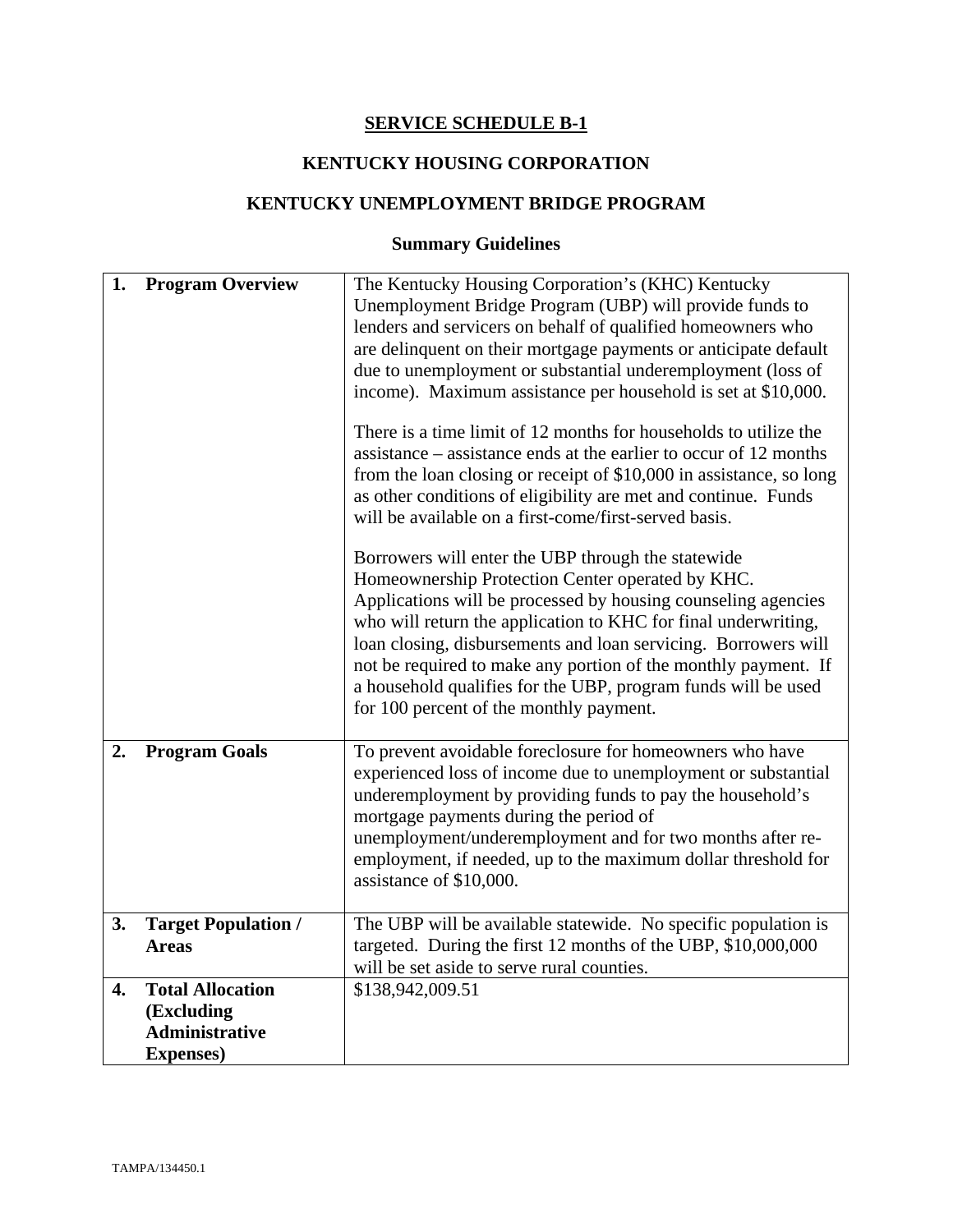| 5. | <b>Borrower Eligibility</b><br>Criteria | All borrowers must submit a hardship affidavit<br>documenting inability to pay their mortgage.                                                                                                                                                                                                                                                                                                                                                             |
|----|-----------------------------------------|------------------------------------------------------------------------------------------------------------------------------------------------------------------------------------------------------------------------------------------------------------------------------------------------------------------------------------------------------------------------------------------------------------------------------------------------------------|
|    |                                         | Housing counselors and KHC will determine eligibility for the<br>UBP. Eligible households must meet ALL of the following<br>requirements:                                                                                                                                                                                                                                                                                                                  |
|    |                                         | The homeowners must be legal U.S. residents.<br>٠                                                                                                                                                                                                                                                                                                                                                                                                          |
|    |                                         | The financial hardship (loss of employment income)<br>٠<br>must have occurred after January 1, 2009.                                                                                                                                                                                                                                                                                                                                                       |
|    |                                         | Monthly payment of principal, interest, taxes and<br>$\bullet$<br>insurance (PITI) including both first and second lien<br>mortgages must exceed 31 percent of the borrower's<br>monthly gross income at time of application for the HHF<br>funds, including any unemployment benefits.                                                                                                                                                                    |
|    |                                         | The homeowner's cash reserves cannot exceed six<br>$\bullet$<br>months, excluding retirement. For purposes of the UBP,<br>"cash reserves" includes reasonable and sufficient funds<br>(as defined by the Internal Revenue Service Financial<br>Collection Standards) for the payment of food, clothing,<br>housekeeping supplies and miscellaneous household<br>expenses, out-of-pocket health care expenses, utilities,<br>child care and transportation. |
|    |                                         | The homeowner must be experiencing a financial<br>$\bullet$<br>hardship due to involuntary loss or reduction in<br>employment income documented by an executed<br>hardship affidavit. Unemployment or underemployment<br>as the result of a documented short-term disability will<br>also qualify.                                                                                                                                                         |
|    |                                         | Payments due on the homeowner's mortgage(s) must<br>have been current for 12 months preceding the<br>unemployment and/or underemployment event.                                                                                                                                                                                                                                                                                                            |
|    |                                         | The homeowner must agree to provide monthly<br>٠<br>verification of continued program-qualifying financial<br>hardship due to unemployment or substantial<br>underemployment during the term of UBP participation.                                                                                                                                                                                                                                         |
|    |                                         | The homeowner must be currently seeking employment<br>$\bullet$<br>and/or participating in a job training/educational<br>program with the goal of obtaining employment during<br>the term of assistance.                                                                                                                                                                                                                                                   |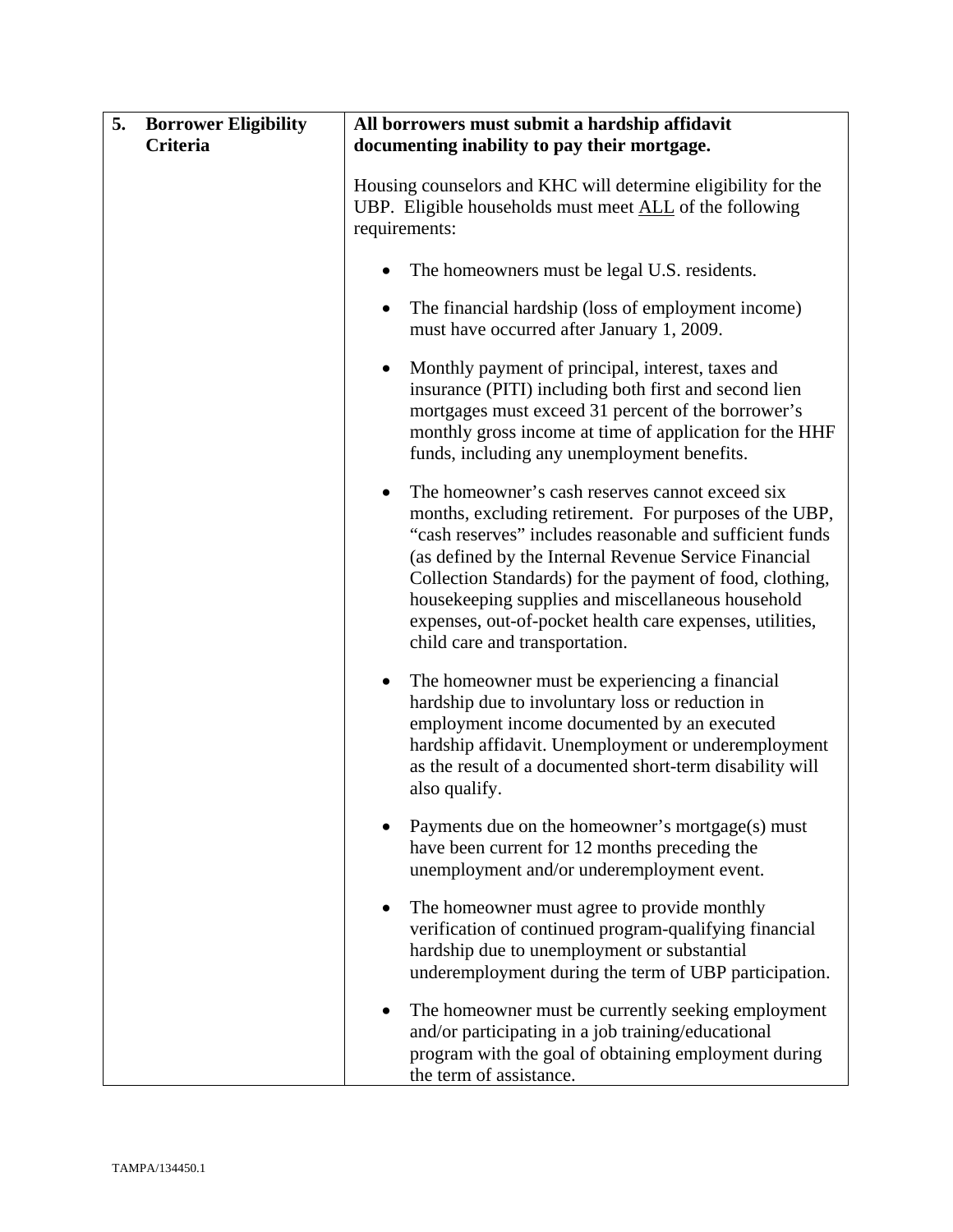| 6. | <b>Property / Loan</b>      | Property/Loan Eligibility Requirements:                                                                                                                                                                                                                         |
|----|-----------------------------|-----------------------------------------------------------------------------------------------------------------------------------------------------------------------------------------------------------------------------------------------------------------|
|    | <b>Eligibility Criteria</b> | Owner-occupied primary residence located in Kentucky.                                                                                                                                                                                                           |
|    |                             | Combined loan-to-value cannot exceed 125% and a<br>$\bullet$<br>maximum of \$275,000.                                                                                                                                                                           |
|    |                             | Existing single-family homes or condominiums (attached<br>$\bullet$<br>or detached) and manufactured or mobile homes on<br>foundations permanently affixed to real estate owned by<br>the borrower.                                                             |
| 7. | <b>Program Exclusions</b>   | A household is not eligible for the UBP if:                                                                                                                                                                                                                     |
|    |                             | Borrower's total unpaid principal balances exceed<br>\$275,000, including first and second mortgages<br>combined.                                                                                                                                               |
|    |                             | Borrower owns other real property<br>$\bullet$                                                                                                                                                                                                                  |
|    |                             | Borrower's hardship is a result of voluntary resignation<br>٠<br>of employment or voluntary reduction in hours or<br>income.                                                                                                                                    |
|    |                             | Borrower has consummated a cash-out refinance after<br>$\bullet$<br>January 2009, unless the proceeds were used for<br>improvement of the subject property or for debt<br>consolidation (KHC reserves the right to make a final<br>determination in all cases). |
|    |                             | Borrower's application is for a second home or<br>٠<br>investment properties.                                                                                                                                                                                   |
|    |                             | Borrower is participating in or eligible for other loss<br>mitigation options.                                                                                                                                                                                  |
|    |                             | Borrower does not occupy the property as its primary<br>$\bullet$<br>residence.                                                                                                                                                                                 |
|    |                             | Borrower's present household income is sufficient to pay<br>mortgage expenses (mortgage payment does not exceed<br>31 percent of gross income).                                                                                                                 |
|    |                             | The UBP will not fund job training costs.                                                                                                                                                                                                                       |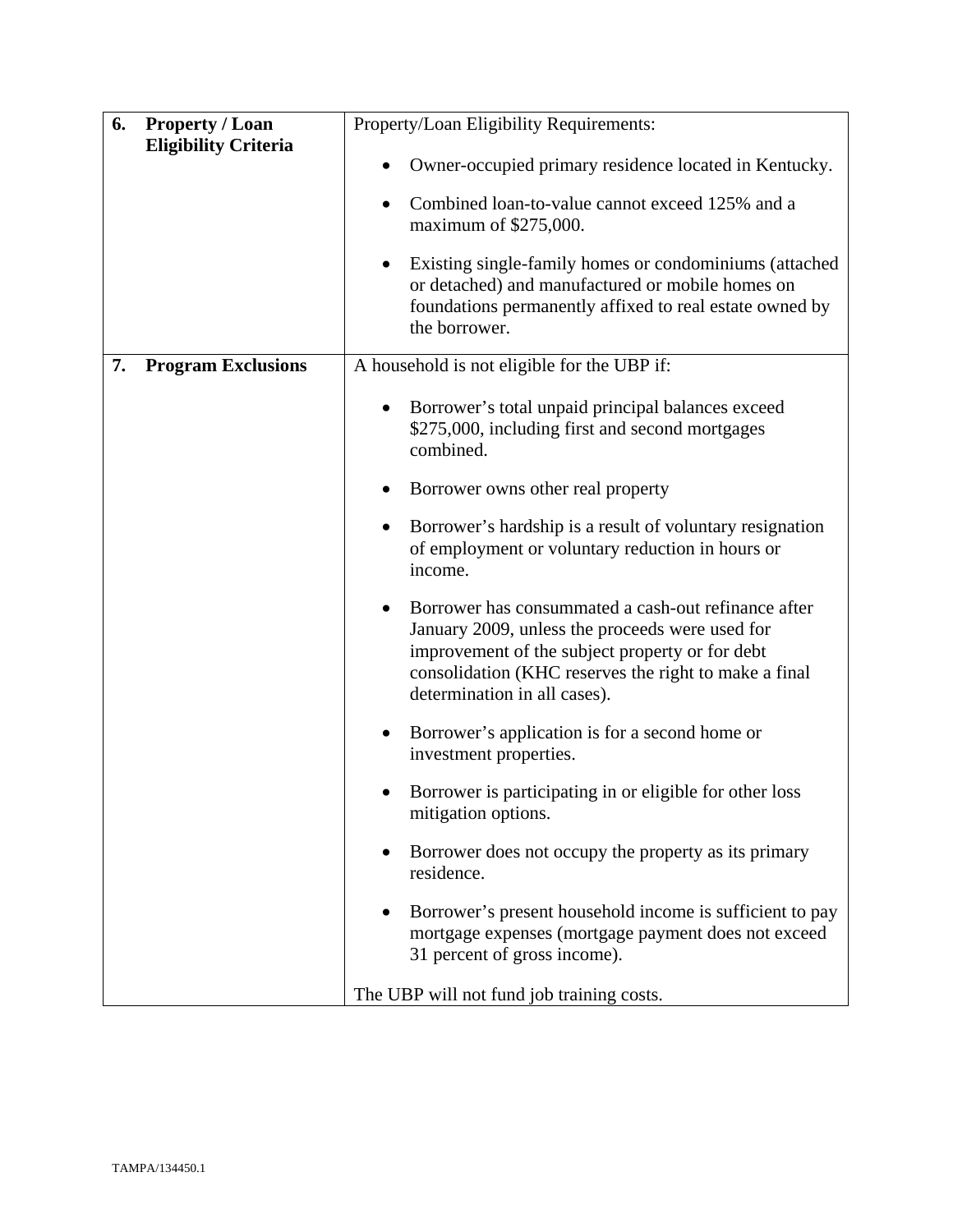| 8. | <b>Structure of Assistance</b>                                                 | All assistance will be structured as a 0% interest, non-<br>amortizing, forgivable, nonrecourse loan, secured by a<br>junior lien on the property, which will be forgiven 20                                                                                                                                                                                                                                                                          |
|----|--------------------------------------------------------------------------------|-------------------------------------------------------------------------------------------------------------------------------------------------------------------------------------------------------------------------------------------------------------------------------------------------------------------------------------------------------------------------------------------------------------------------------------------------------|
|    |                                                                                | percent each year over five years.                                                                                                                                                                                                                                                                                                                                                                                                                    |
|    |                                                                                | The loan will only be repayable if the borrower sells the<br>property before the period expires and there is sufficient equity<br>to pay the loan.                                                                                                                                                                                                                                                                                                    |
|    |                                                                                | All funds returned to the UBP may be recycled until December<br>31, 2017, thereafter they will be returned to Treasury.                                                                                                                                                                                                                                                                                                                               |
| 9. | <b>Per Household</b><br><b>Assistance</b>                                      | Estimated Median - \$8,000<br>Maximum Assistance - \$10,000                                                                                                                                                                                                                                                                                                                                                                                           |
|    | 10. Duration of Assistance                                                     | Payment of assistance will end on the first to occur of: (1) 12<br>months from assistance loan closing date, (2) two months after<br>re-employment, (3) the expenditure of the maximum amount of<br>assistance $(\$10,000)$ or $(4)$ the household no longer complies<br>with other required program provisions.                                                                                                                                      |
|    |                                                                                | In the case of a new qualifying event of unemployment or<br>underemployment, the household may re-apply for assistance.<br>Provided, however that new assistance will be made available<br>only to the extent assistance is available, up to the maximum<br>total assistance for the household and the maximum time period<br>for assistance has not been exhausted.                                                                                  |
|    | 11. Estimated Number of<br>Participating<br><b>Households</b>                  | KHC is estimating that between 4,500 and 5,700 households<br>will be served over the term of the UBP.                                                                                                                                                                                                                                                                                                                                                 |
|    | 12. Program Inception /<br><b>Duration</b>                                     | KHC will implement the UBP in two stages, with the first loan<br>closings expected within 90 days after approval by Treasury.<br>This first phase of the UBP will serve as a pilot period. Full<br>implementation to all qualified borrowers statewide would be<br>within 180 days of approval of the plan by Treasury and is<br>anticipated to last three years.                                                                                     |
|    | 13. Program Interaction<br>with Other Programs<br>(e.g. other HFA<br>programs) | The UBP will be leveraged with existing programs including the<br>Homeownership Protection Center (HPC), the Homeownership<br>Education and Counseling Program funded through HUD and<br>KHC and the NeighborWorks Foreclosure Mitigation<br>Counseling Program (NFMC). Homeowners who participate in<br>the UBP will work with a KHC-approved counselor and utilize<br>the Homeownership Protection Center website for their initial<br>information. |